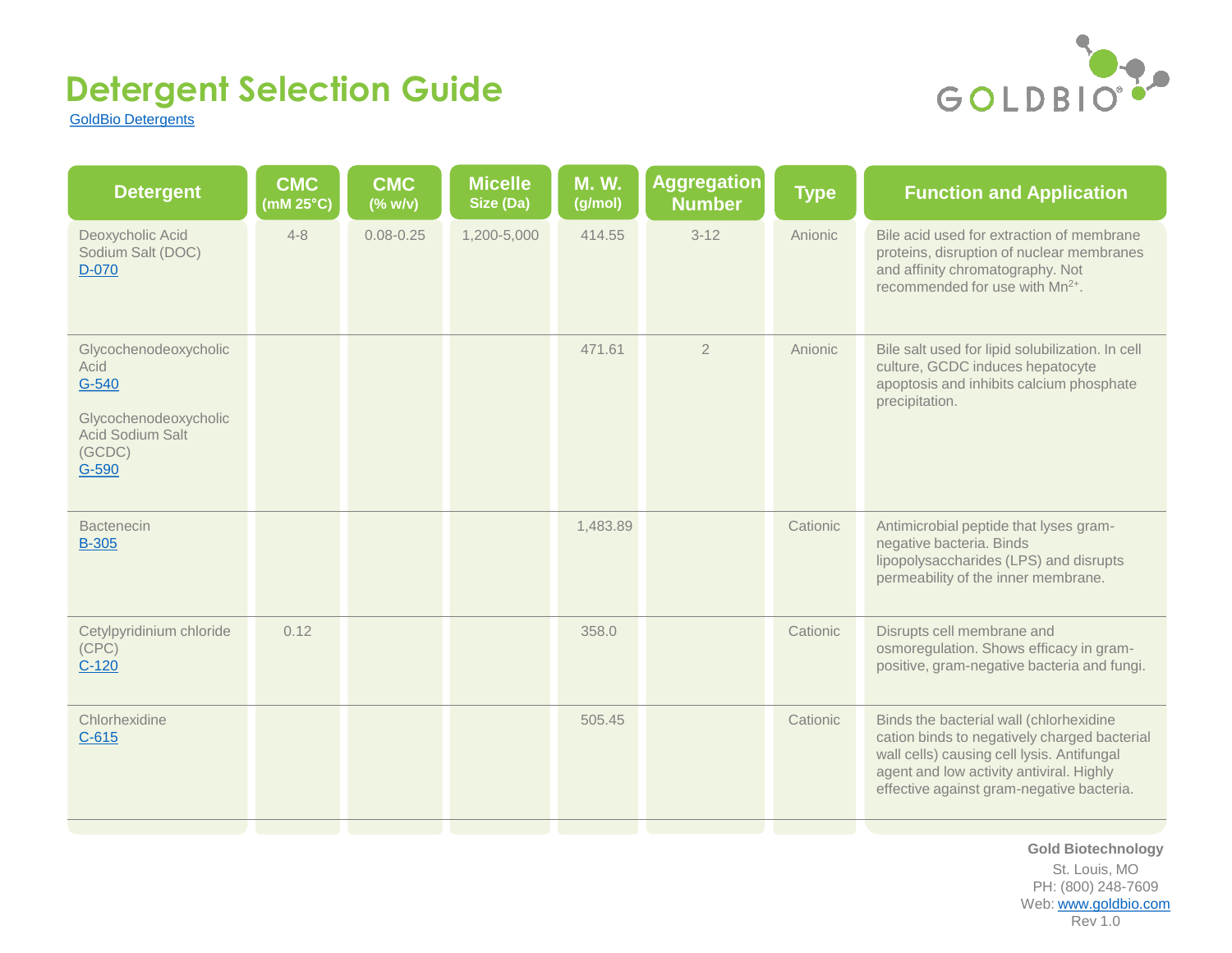

[GoldBio Detergents](https://www.goldbio.com/collection/detergents-membrane-agents)

| <b>CMC</b><br>(mM $25^{\circ}$ C) | <b>CMC</b><br>$(% \mathcal{L}(w)$ (% w/v) | <b>Micelle</b><br>Size (Da) | <b>M.W.</b><br>(g/mol) | <b>Aggregation</b><br><b>Number</b> | <b>Type</b> | <b>Function and Application</b>                                                                                                                                                                                                                                                                                           |
|-----------------------------------|-------------------------------------------|-----------------------------|------------------------|-------------------------------------|-------------|---------------------------------------------------------------------------------------------------------------------------------------------------------------------------------------------------------------------------------------------------------------------------------------------------------------------------|
| $0.01 - 0.01$                     |                                           |                             | 625.55                 |                                     | Cationic    | Binds the bacterial wall (chlorhexidine<br>cation binds to negatively charged bacterial<br>wall cells) causing cell lysis. Antifungal<br>agent and low activity antiviral.                                                                                                                                                |
|                                   |                                           |                             | 578.37                 |                                     | Cationic    | Binds the bacterial wall (chlorhexidine<br>cation binds to negatively charged bacterial<br>wall cells) causing cell lysis. Enhanced<br>antibacterial effect when incorporated into<br>human albumin microspheres.                                                                                                         |
|                                   |                                           |                             | 384.44                 |                                     | Cationic    | Exhibits bactericidal activity. Used for ion<br>exchange. Reduces surface tension<br>between pathogenic membranes and their<br>environments leading to membrane integrity<br>and osmoregulation disruption and cell<br>lysis. Removes metal ions from solutions.<br>Ion exchange agent that extracts DNA and<br>proteins. |
|                                   |                                           |                             | 734.04                 |                                     | Cationic    | Used in studying biological membranes and<br>liposomes. Also used for formation of<br>reconstituted HDL particles.                                                                                                                                                                                                        |
| < 0.5                             | $0.02 - 0.03$                             | 70,000-75,000               | 1229.31                | 60                                  | Non-ionic   | Used for receptor solubilization (without<br>denaturation), isolation of mitochondria,<br>cholesterol-Digitonin complex formation,<br>and cell permeabilization. Also used in<br>electrophoresis and cell culture.                                                                                                        |
|                                   |                                           |                             |                        |                                     |             |                                                                                                                                                                                                                                                                                                                           |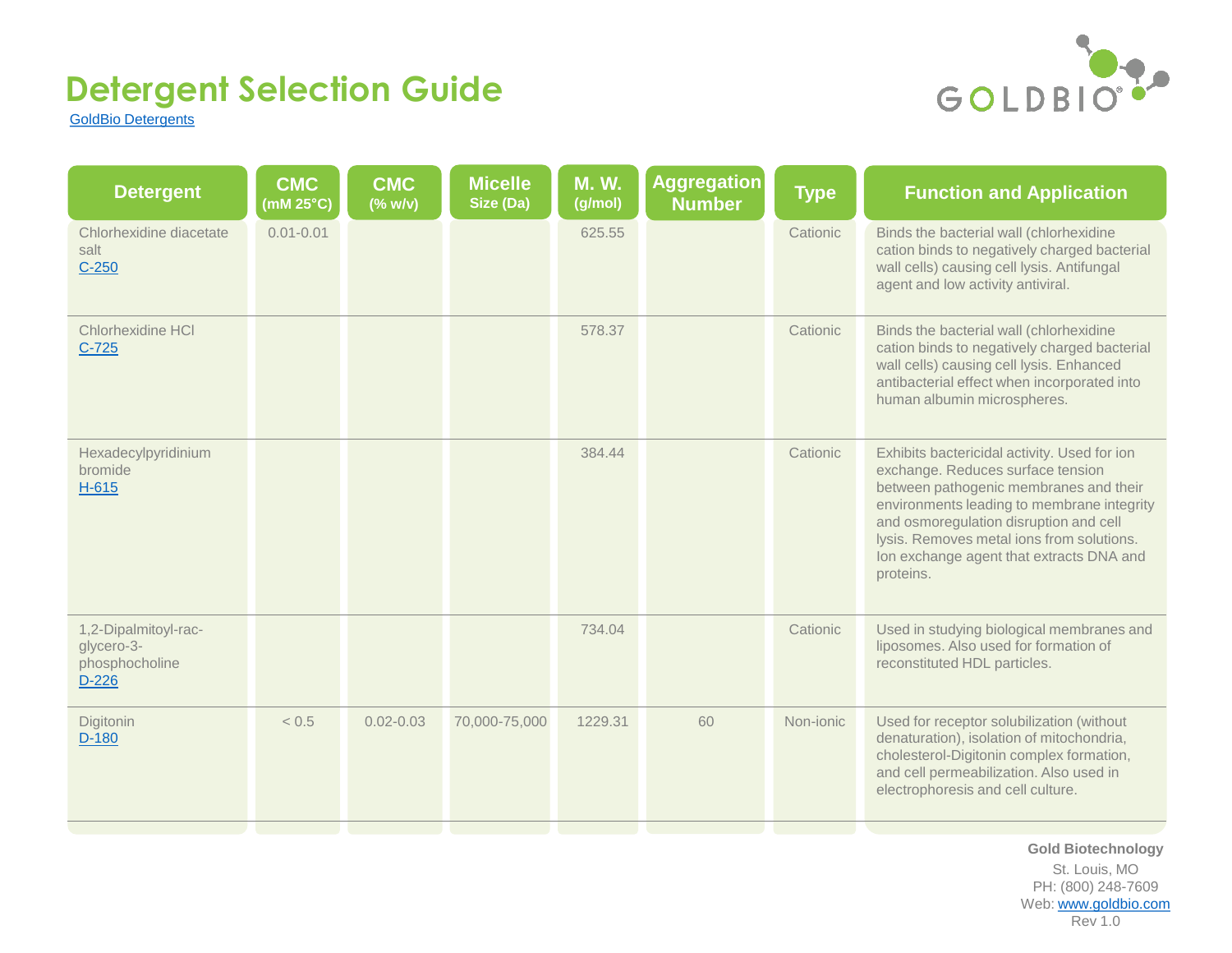

[GoldBio Detergents](https://www.goldbio.com/collection/detergents-membrane-agents)

| <b>Detergent</b>                               | <b>CMC</b><br>$(\overline{\mathsf{m}}\mathsf{M}$ 25 $^{\circ}\mathsf{C})$ | <b>CMC</b><br>$(% \mathcal{L}(w)$ (% w/v) | <b>Micelle</b><br>Size (Da) | <b>M.W.</b><br>(g/mol) | Aggregation<br><b>Number</b> | <b>Type</b>  | <b>Function and Application</b>                                                                                                                                                                                                                   |
|------------------------------------------------|---------------------------------------------------------------------------|-------------------------------------------|-----------------------------|------------------------|------------------------------|--------------|---------------------------------------------------------------------------------------------------------------------------------------------------------------------------------------------------------------------------------------------------|
| n-Dodecyl-β-D-maltoside<br>(DDM)<br><b>DDM</b> | 0.17                                                                      | 0.0087                                    | 40,000-76,000               | 510.63                 | 78-149                       | Non-ionic    | Mild detergent used for extraction of<br>hydrophobic and membrane proteins.<br>Effective for protein preparation of 2D<br>electrophoresis.                                                                                                        |
| Octylglucoside<br>$O-110$                      | $20 - 25$                                                                 | 0.73                                      | 8000                        | 292.38                 | 84                           | Non-ionic    | Mild detergent useful in membrane protein<br>purification. Nondenaturing. Also useful for<br>2D electrophoresis.                                                                                                                                  |
| Octylthiogalactoside<br>$O-120$                |                                                                           |                                           |                             | 308.43                 |                              | Non-ionic    | Inhibit or induce ß-galactosidase. Used to<br>solubilize membrane proteins or lyse cells.                                                                                                                                                         |
| Octylthioglucoside<br>$O-130$                  | $4 - 9$                                                                   | 0.2772                                    |                             | 308.44                 |                              | Non-ionic    | Cell lysis and protein solubilization.<br>Nondenaturing. Useful for membrane<br>protein crystallization.                                                                                                                                          |
| Tridecyl β-D-<br>maltopyranoside<br>T-290      | 0.033                                                                     | 0.0017                                    |                             | 524.64                 | 105                          | Non-ionic    | In membrane protein crystallization,<br>maintains protein solubility. Also used in<br>micellar electrokinetic chromatography.                                                                                                                     |
| <b>CHAPS</b><br>$C-080$                        | $6 - 10$                                                                  | 0.49                                      | 6,150                       | 614.88                 | 10                           | Zwitterionic | Nondenaturing. Solubilizes and purifies<br>proteins and breaks protein-protein<br>interactions. Also used in structural studies<br>of transporters, Cryo-EM, 2D<br>electrophoresis and isoelectric focusing<br>(IEF). Easily removed by dialysis. |